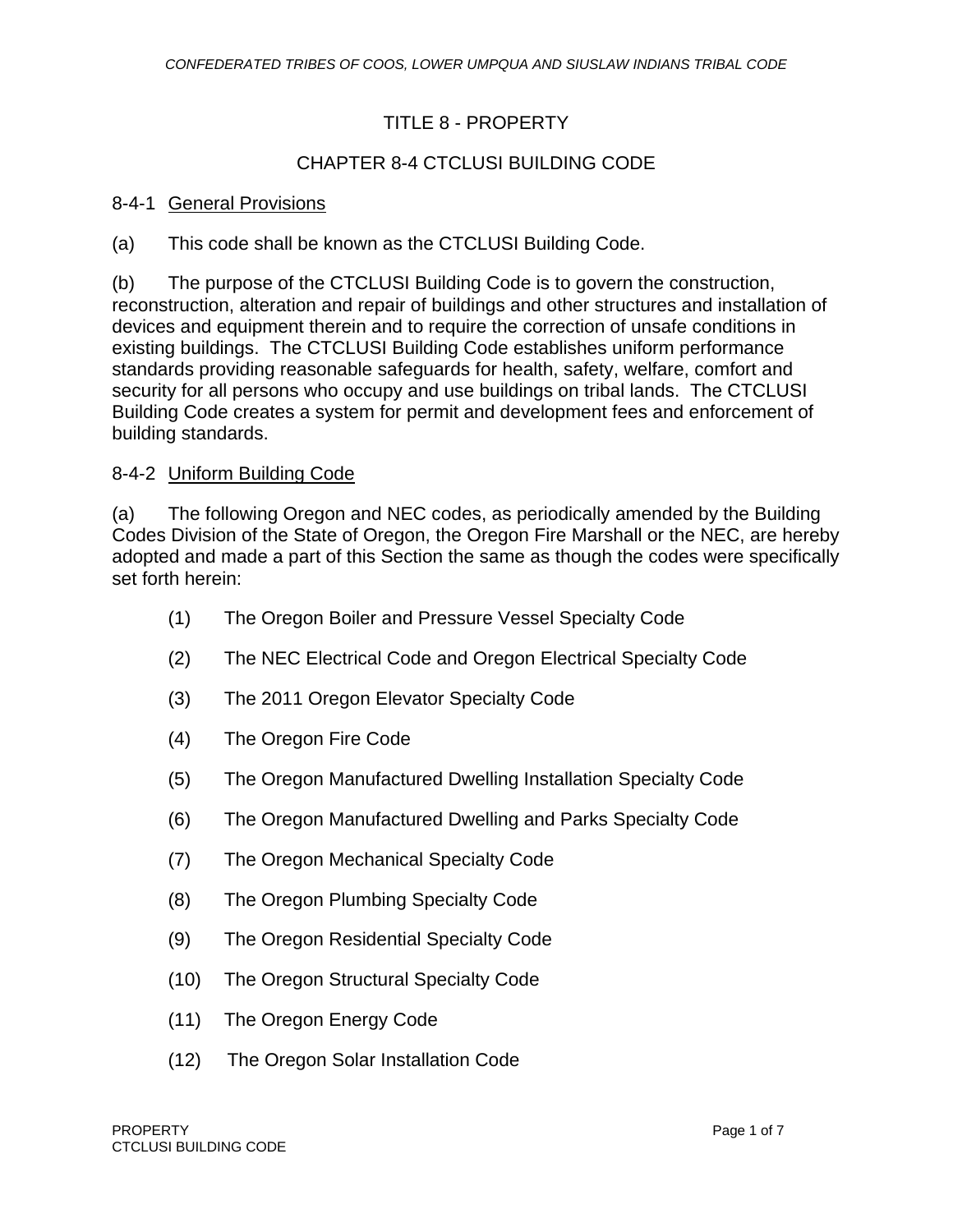(b) Each succeeding edition of each Oregon or NEC code, including all revisions thereto, shall automatically supersede all editions thereof and all revisions thereto. Copies of each current Oregon or NEC code shall be maintained and available to the public in an office of the tribe as determined by the Chief Executive Officer.

(c) Where there are differences between administrative provisions of an Oregon or NEC code (as currently provided in Chapter 1 of each state code), and the administrative provisions of the CTCLUSI Building Code, (as provided herein in Articles I, III and IV), the specific administrative provisions of the CTCLUSI Building Code shall apply.

### 8-4-3 Administration and Enforcement

### (a) Building Inspector

(1) The Chief Executive Officer, or designee, shall hire, on an as-needed basis, a Building Inspector, or multiple Building Inspectors, to issue permits and enforce compliance with the provisions of the CTCLUSI Building Code and any permit issued under its terms.

(2) Each Building Inspector shall possess an Oregon Building Officials Certificate with endorsements particular to the appropriate specialty codes necessary to carry out the inspection.

(3) The Building Inspector shall interpret and enforce the Uniform Building Code established in Article II herein and provide final approval by issuing a Certificate of Occupancy.

(4) The Building Inspector shall provide technical assistance, if requested, to persons planning or constructing any building or facility to which the CTCLUSI Building Code applies. The person or entity requesting assistance, not the CTCLUSI, shall pay for the cost charged by the Building Inspector for the provision of technical assistance.

## (b) Permits

(1) Any owner or authorized agent who intends to construct, enlarge, repair, move, change the character or structure or use of the occupancy, or change the occupancy of a building or structure which is regulated by this code, or cause any work to be done, shall first make application to the Chief Executive Officer or designated Building Inspector and obtain the required permits.

(2) Exceptions and exemptions shall be allowed by the Building Inspector only as permitted by the applicable Oregon Code adopted under Article II.

(3) Application for permit: To obtain a permit the applicant shall file an application on a form furnished by the CLCLUSI Chief Executive Officer or Building Inspector. All other provisions relating to permits under the Oregon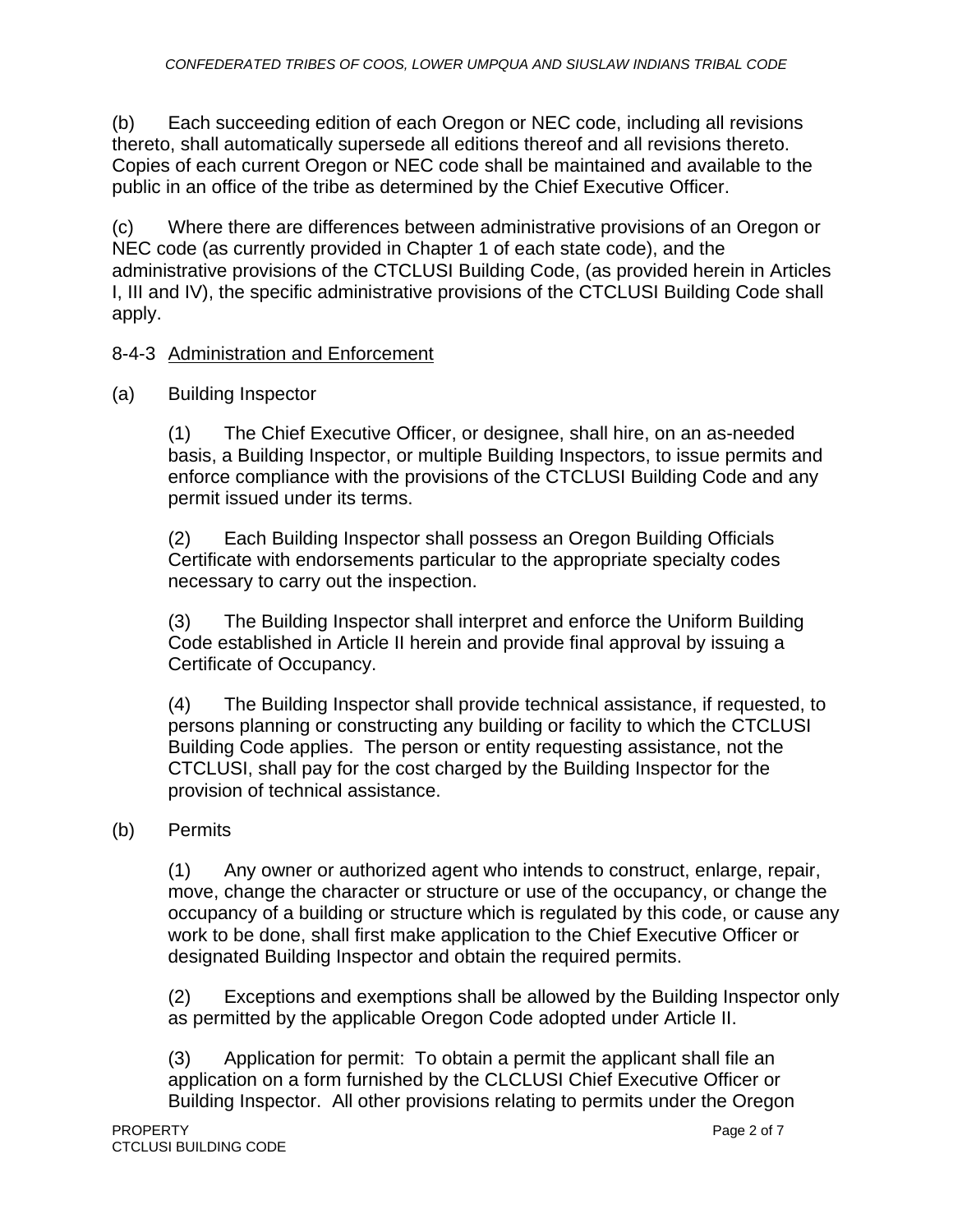codes adopted in Article II apply, including but not limited to: content of application, construction documents, approval, phased approval, design professional in responsible charge, and fire life safety plan review.

(c) Fees

(1) A permit shall not be valid until fees prescribed by the CTCLUSI Building Code have been paid, nor shall an amendment to a permit be released until the additional fee, if any, has been paid.

(2) The Chief Executive Officer or designee shall establish a fee schedule to provide for fees as may be necessary and reasonable to provide for administration and enforcement of the Uniform code adopted under Article II.

(3) Permit Fees: A fee shall be established for each permit issued.

(4) Plan Review Fees: The Tribe will charge the applicant a plan review fee in addition to building permit fees when the tribe or Building Inspector has required submission of construction documents and plan review as a condition of obtaining a permit as provided by the Uniform Code adopted in Article II.

(5) Investigation Fees: Any person who begins work before obtaining the necessary permits shall be charged an investigation fee equal to twice the amount of the permit fees.

(6) Supplemental Inspection Fee: At the time of issuing the permits, the Building Inspector shall give a written estimate of the number of inspections needed to monitor compliance for each permit issued. If the Building Inspector determines that, due to the fault or negligence of the person or entity being inspected, that a greater number of inspections than the estimate is required, the Building Inspector shall impose a supplemental inspection fee as established in the schedule to cover the additional costs.

(7) Waiver of fees: The Chief Executive Officer or may waive fees established under this section for work performed by a member of the CTCLUSI, a tribal entity or wholly-owned tribal subsidiary.

(d) Contracts: All contracts, leases and agreements regarding construction on tribal lands shall contain a provision requiring agreement to abide by the CTCLUSI Building Code.

(e) Tribal Council Waiver of Code Requirements: The Tribal Council may waive the requirements of the CTCLUSI Building Code for needs relating to cultural or ceremonial practices but only upon a showing of appropriate fire, life, safety substitutions and protections.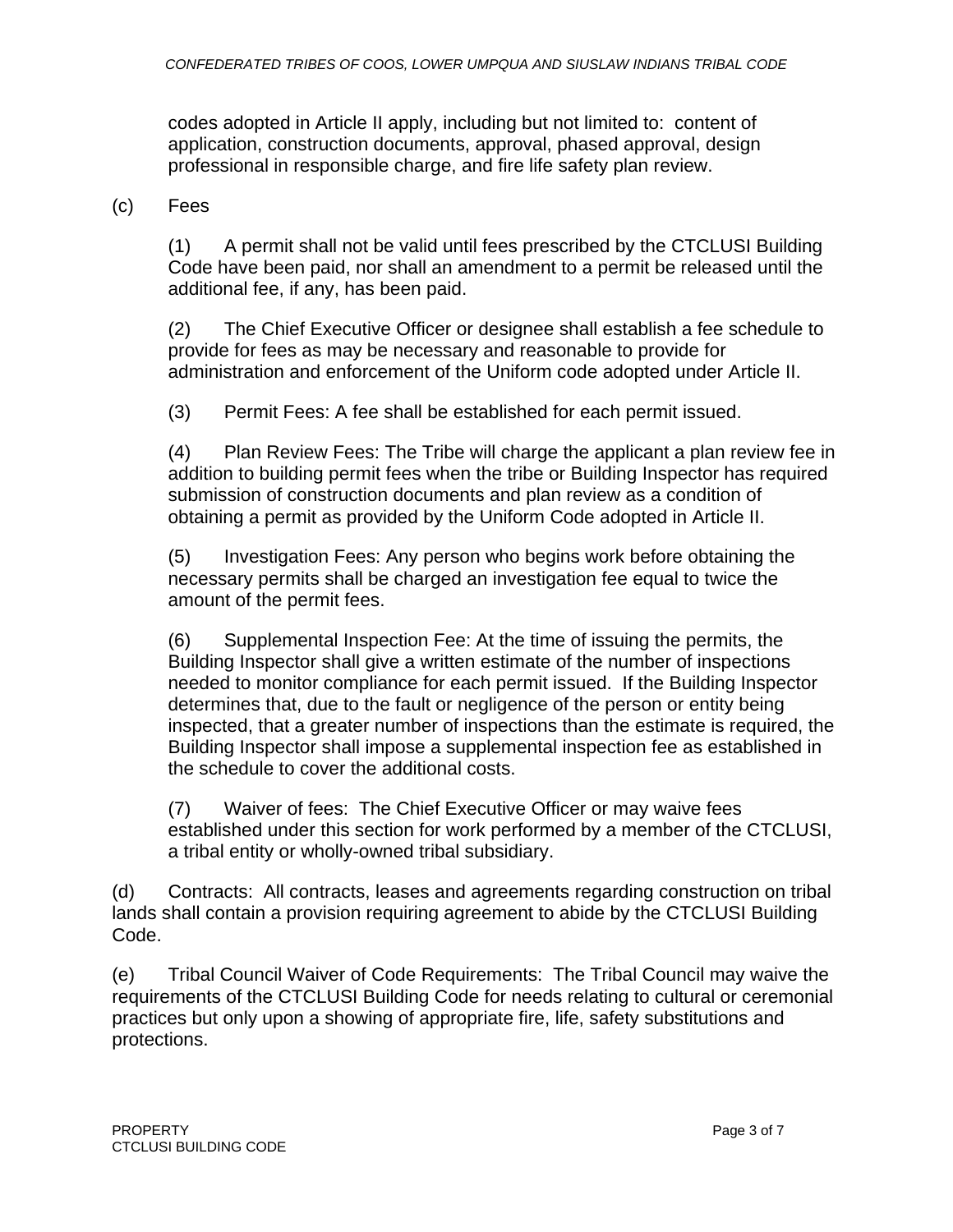(f) Violations and Civil Penalties:

(1) Violation of the CTCLUSI Building Code is a violation of tribal law under CLUSITC 3-3-29 and punishable upon conviction by the fine provided therein.

(2) Any person who violates a provision of the CTCLUSI Building Code or fails to comply with any of the requirements thereof, or who erects, constructs, alters or repairs a building or structure in violation of the approved construction documents or directive of the Building Official, or of a permit or certificate issued under the provisions of this code, may be prosecuted by the tribe under the provisions and procedures provided in CLUSITC Chapter 3-3.

(A) The Building Inspector is authorized to serve a notice of a violation or order on the person responsible for the violation. Such order shall direct the discontinuance of the action or condition and the abatement of the violation.

(B) If the notice is not complied with promptly, the Building Inspector shall refer the matter to the Tribal Police for issuance of a citation by providing a sworn affidavit of the violation as provided in CLUSITC 3-3-5.

(g) System Development Fees ("SDS")

(1) To the extent that the CTCLUSI develop and maintain tribal systems for the provision of the infrastructure listed in subparagraph ii, the Chief Executive Officer may develop and charge system development fees for new construction on tribal lands to cover the costs of growth-related tribal capital improvements. The Chief Executive Officer or designee will structure SDS fees on a projectspecific basis in consultation with the affected developer and in a manner consistent with ORS 223.297-223.314.

(2) SDS fees may apply to:

- (A) Water supply, treatment and distribution;
- (B) Wastewater collection, transmission, treatment and disposal;
- (C) Drainage and flood control;
- (D) Transportation;
- (E) Parks and recreation.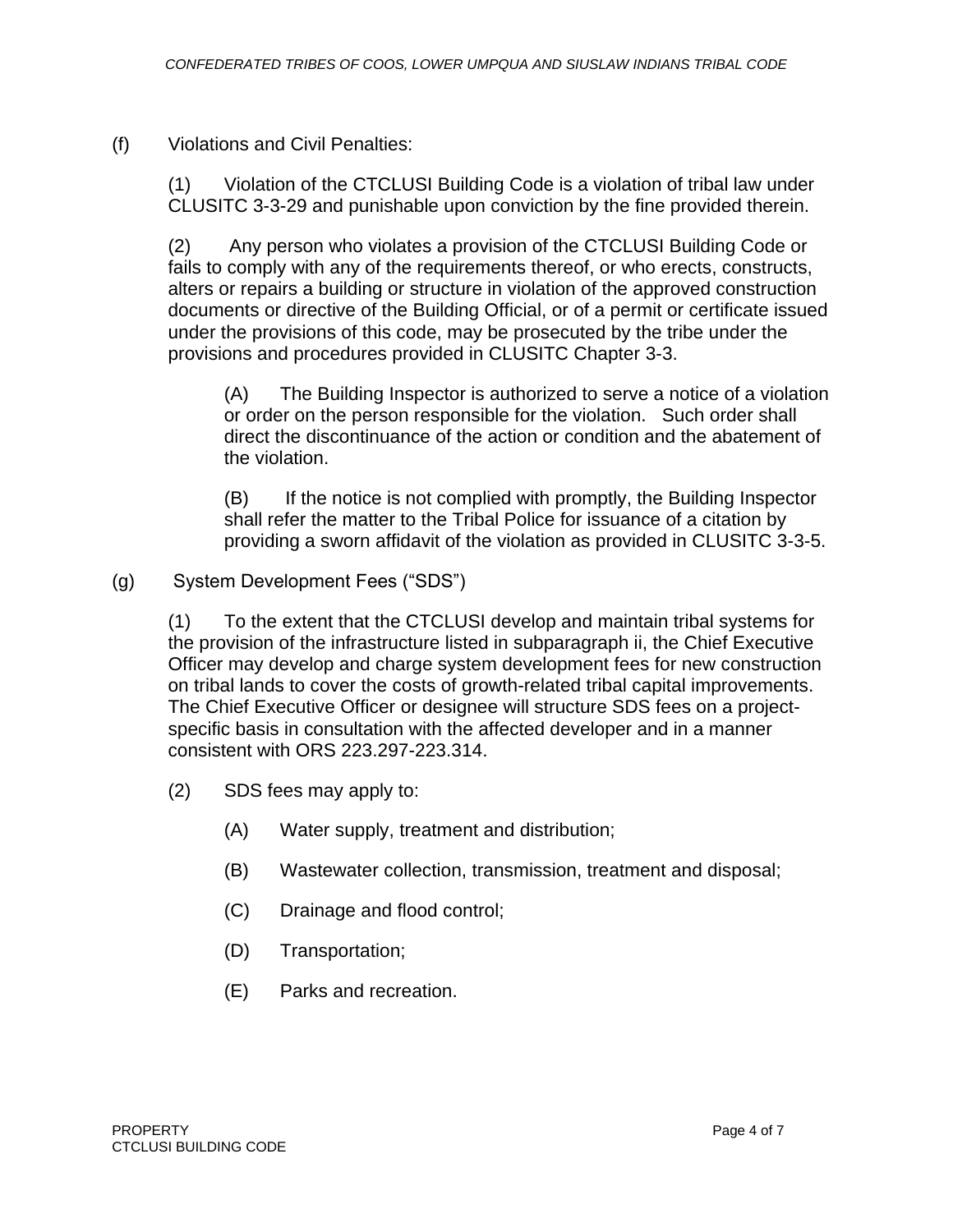#### 8-4-4 Appeals: Any person aggrieved by a decision made by a Building Official may appeal the decision.

(a) The individual or entity must first submit a written complaint to the Building Official within 5 days of the decision or determination of the Building Official. The building official shall make a good faith effort to resolve the issue and reach a resolution within 15 days.

(b) If the matter is not resolved, the complainant may pursue an appeal to the Chief Executive Officer who shall assemble a Building Code Review team to resolve the matter. The review team shall consist of:

(1) An inspector with an Oregon Building Officials Certificate with an endorsement particular to the appropriate specialty code at issue;

(2) A tribal or Indian licensed contractor; or other reputable contractor when no Indian contractor is available; and

(3) The Chief Executive Officer or designee.

(c) No member of the Review team shall have a conflict of interest with or interest in the matter being reviewed.

(d) The Review Team shall hold a hearing and may receive testimony from the parties to the dispute or other witnesses and require production of any documents or information the Review Team deems relevant to the dispute. The Building Official and the aggrieved party have a right to be present at all times

(e) The Review Team may seek advice from additional building officials, fire marshals or reputable contractors as the team deems appropriate as long as that advice is obtained openly at the hearing or in advance of the hearing by written request and response and made available to the parties for review.

(f) The Review team shall issue a decision affirming, modifying or vacating the Building Official's decision within 10 working days. The decision of the Review team is final.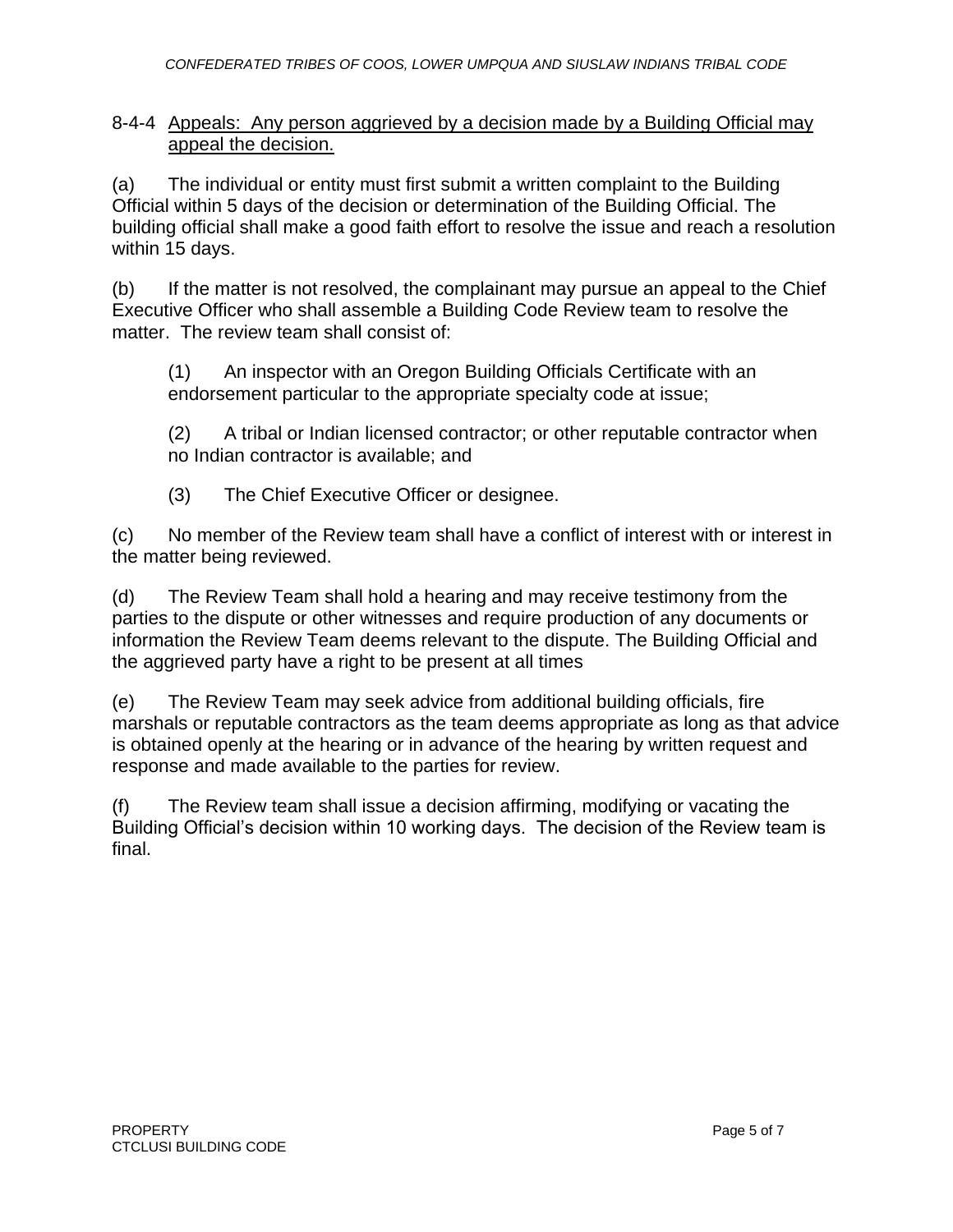# APPENDIX A

# LEGISLATIVE HISTORY AND EDITORIAL CHANGES